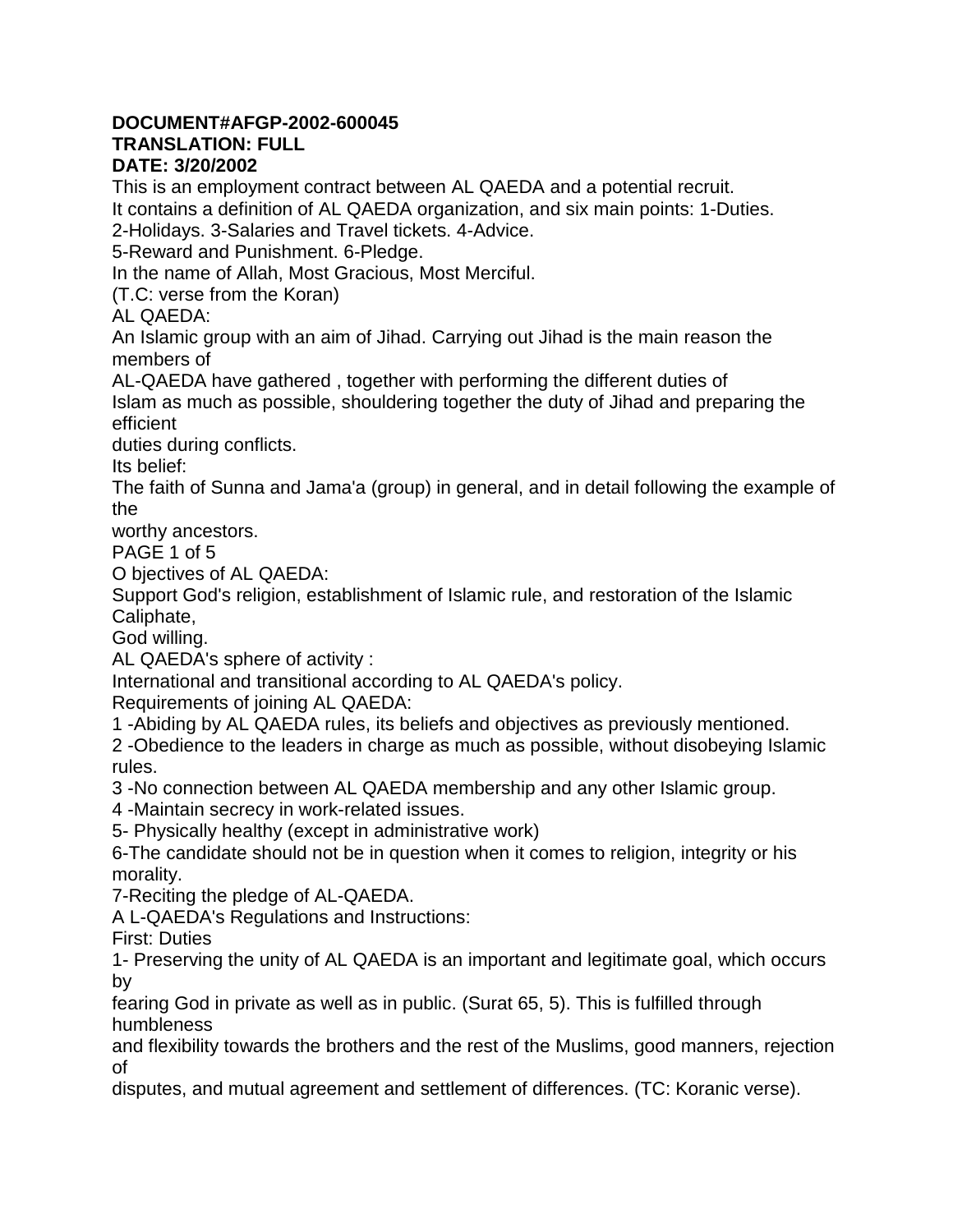2- Preserving Islamic morals and avoiding means of corruption and bad companions, through verification and confirmation of news. (T.C: Koranic verse) To observe good conduct and filial piety even if they were infidels.

3- Adherence to eating Islamic Halal food (T.C: Koranic verse).

4- Maintaining physical fitness and military exercises as much as possible.

5-Do not talk about work assigned by AL-QAEDA with others, even if they are AL-QAEDA

members. The only person you can discuss work with is your direct commander (Amir), unless

you are asked to do otherwise or if your work demands participation of others, and then through

guidance of the leadership.

6-The call to adhere to Islam in general, and spreading the concept of Jihad specifically, starts

with relatives and friends. (T.C: Koranic verse)You may not be able to do this, if your work

demands extreme secrecy, like Naeem IBn Mas'uud (May God bless him).

7-Safeguard AL-QAEDA's general funds and do not mishandle these funds. (Albukhairi) 8-Sincerity in providing advice to commanders and to your brethren in AL-QAEDA, without

harboring deception.

Second: Vacations

(T.C: Koranic verse)

PAGE 2 of 5

1-The married have a vacation by rotation for a week every three weeks, and in certain cases

AL-QAEDA may deny this vacation for four months.

2-A bachelor can have a vacation by rotation for five days every month. ALQAEDA may deny his request for vacation in certain cases.

3-Request for vacation travel should be submitted two and a half months before the travel date.

The request would only be considered if it had been submitted in a timely manner as indicated,

except in special cases.

Third: Salaries and tickets

(T.C: Koranic verse)

1- The salary of a married Mujahed brother is 6500 Pakistani Rupee, and 500 Rupee for every

newborn.

2 Salary of the bachelor Mujahed is 1000 Pakistani Rupee

3- The bachelor Mujahed qualifies for a round trip ticket to his country after one year from

joining the organization. He can take a one month vacation. He doesn't get reimbursed if

the ticket is not used, but he has the right to change it to a ticket to perform the pilgrimage. This period starts from the date of joining AL-QAEDA.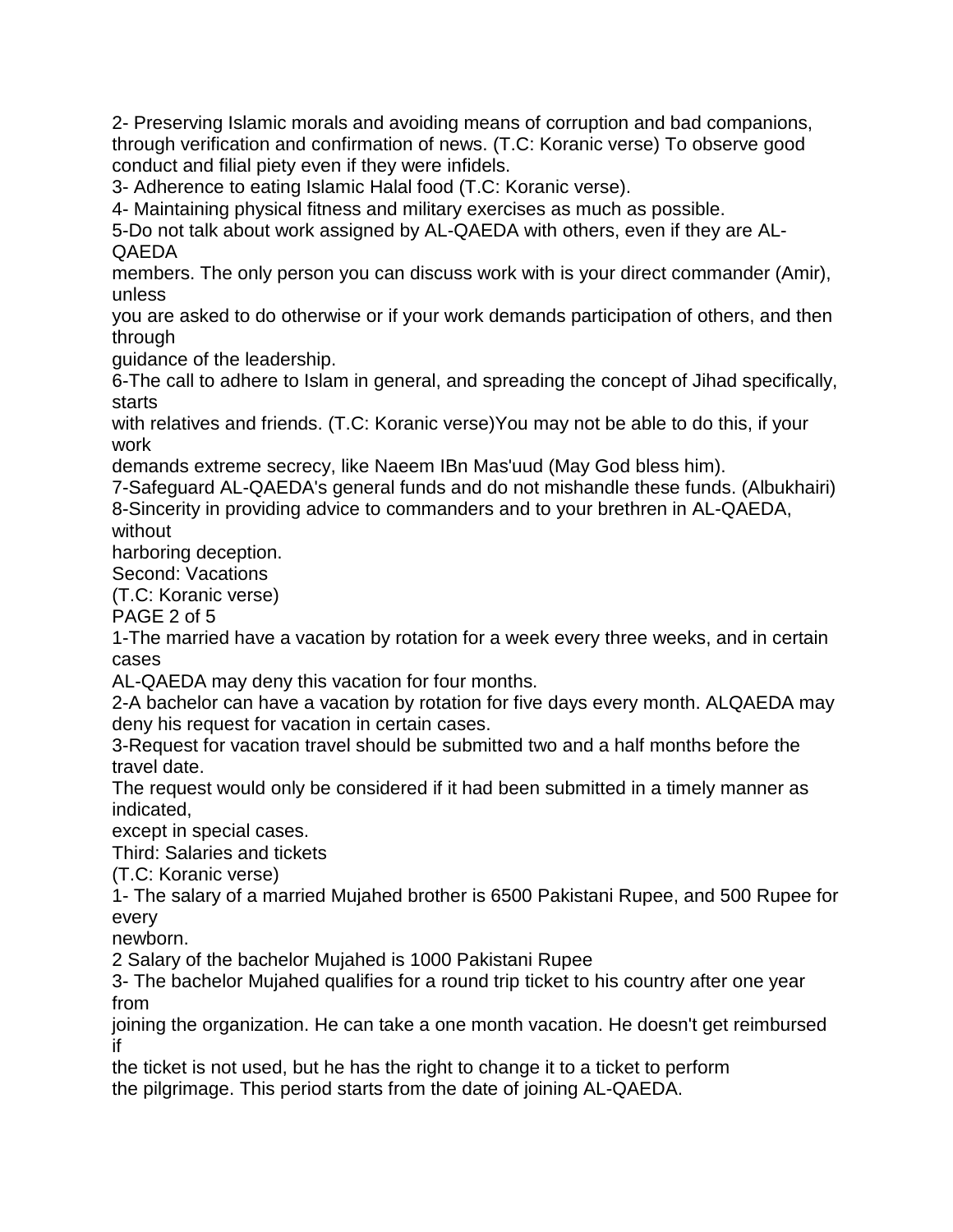4-The married Mujahed and his family qualify for round trip tickets to their country of origin

after two years, and one month vacation. Tickets can not be reimbursed if unused. 5-The brother who wants to leave AL-QAEDA without a legitimate excuse does not qualify

for financial assistance or any of the previously mentioned privileges .

Fourth: Reward and Punishment

( T.C: Koranic verse)

And accordingly:

1- AL-QAEDA missions and its different plans proceed according to Islamic law provision.

2- Disputes related to AL-QAEDA missions between member brethren should be judged by

qualified personnel, which is carried out by the immediate commander (Amir) of the conflicting

parties. He must inform the officials to settle the matter.

3- Personal disputes between member brethren could be judged by qualified members of ALQAEDA

or outsiders. Corrupted courts should not judge the matter.

All members commanders as well as subordinates must obey these rules.

Fifth: Advice

A- Maintain provision of legitimate justice, and justice is the establishing the human's behavior in religion. Two points are considered:

1-Piety in religion: Perform religious duties according to certain supererogatory exercises

of devotion. Avoid the forbidden, one should abstain from great or minor sins.

2-Practising chivalry: One should adopt whatever makes him look good and avoid what degrades him. (T.C: Koranic verse), (Abu Aldara').

PAGE 3of 5

B- Exert your utmost and every conceivable effort for the sake of achieving the rightful objectives of ALQAEDA. (T.C: Koranic verse)

The sign of truth is:

1-Your effort in serving your religion is greater than the effort exerted in your worldly matters

and your family. (T.C: Koranic verse), (Albukhari).

2-Your effort in serving your religion should be greater than the effort exerted by the infidels to

support their lies .

C- Thorough study of legal curricula, and utilizing time in doing this, and thereby providing

the Muslim brother with an Islamic vision for contemporary events. Knowledge without work is a burden on the person, and knowledge without work is useless.

D- If you are a specialist in any field, then you have to master your specialization. If you could serve the objectives of AL-QAEDA through your specialization, than inform your leadership of that.

E- The brethren are advised to avoid disagreement and argument in religion, discussing